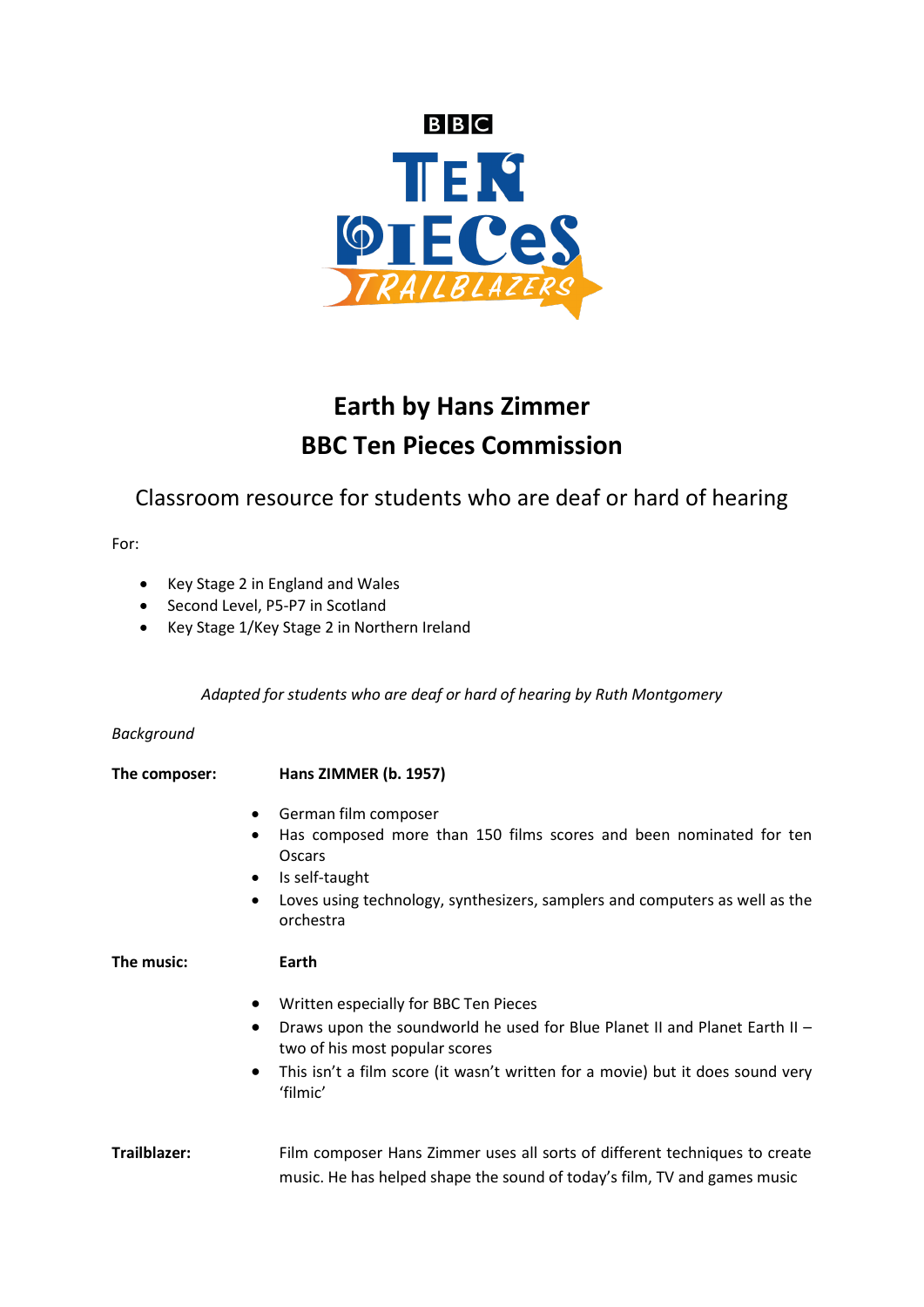# Understanding sound and emotion

# **1. Prepare your class**

Explain to your class that you are going to begin a six-week music project focusing on a fantastic piece of work by film music composer Hans Zimmer. They may already be aware of films such as 'Madagascar', 'The Lion King', 'Kung Fu Panda' written by Zimmer along with many, many soundscapes for other movies, computer games and TV shows. Play some of these clips and discuss the role of music in film.

# **2. Warm up**

Before they get their hands on the instruments get your students up, shaking their bodies and stretching. Start by asking your students to tap their heads 10 times, then shoulders, knee and toes. Next do it in quick succession of 8,6,4,2,1. How fast can your students do it?

# **3. Look at your instrument collection**

Explore and play with the varied range of pitched and unpitched instruments. Look at instruments that are capable of making a continuous sound as well as short blasts. Explore textures and discover high and low sounds.

### **4. Music and emotions**

Now let's explore the emotional aspects of the music. To do this we start by thinking about the dynamic range – from very quiet to loud. Next is tempo – playing something slowly and fast. Explore how that affects dynamics. Can you play something happy and sad? NB: It needs to have contrast, refer to the box below for some ideas.

| Examples are: |                          |
|---------------|--------------------------|
| Happy         | Sad                      |
| Calm/blissful | Angry/annoyed/frustrated |
| Lively/joyful | Sleepy/dreamy            |

### **5. Creating our own musical idea to film.**

Choose any film without dialogue relating to earth/people/animal ideas and turn off the sound. Choose one or two short clips to play with lasting 60 seconds – for example:

- A rocket lifting off to space (counting down from 10-0 and lift off)
- Lots of people crossing the road in New York or Tokyo (beeping horns, walking feet)
- Waterfalls and rivers, fish swimming by in the vast ocean.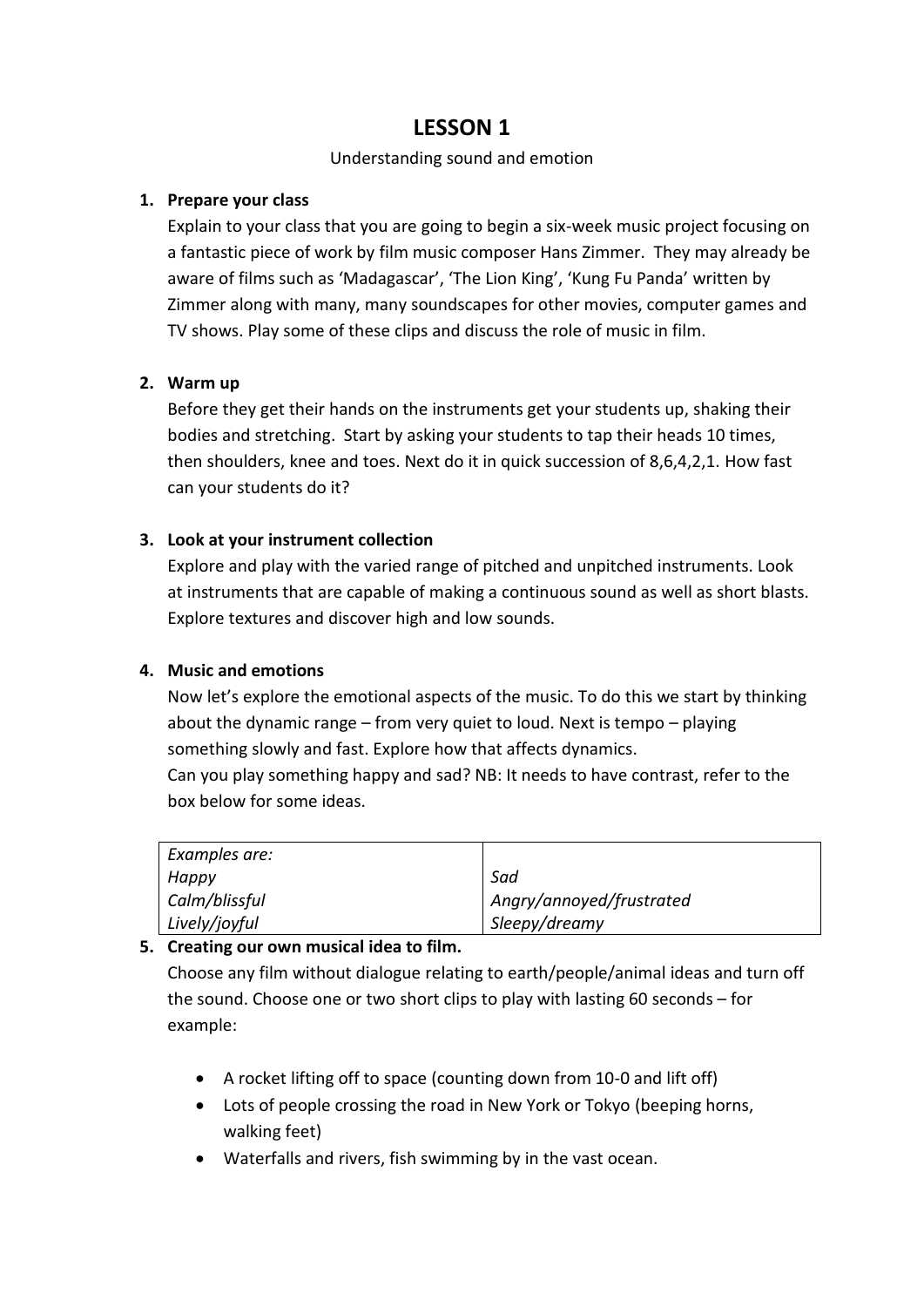The weather – rain, thunderstorms, rainbows and sunshine.

What soundscapes will you make to match the energy and ideas that you can see in the short clip? This can be illustrated with body percussion, the sound of voices and the instruments you all picked up earlier.

**7) FINALLY**, recap the student's activity today and discuss how music is often being used to create emotional dimension and impact to support a visual story.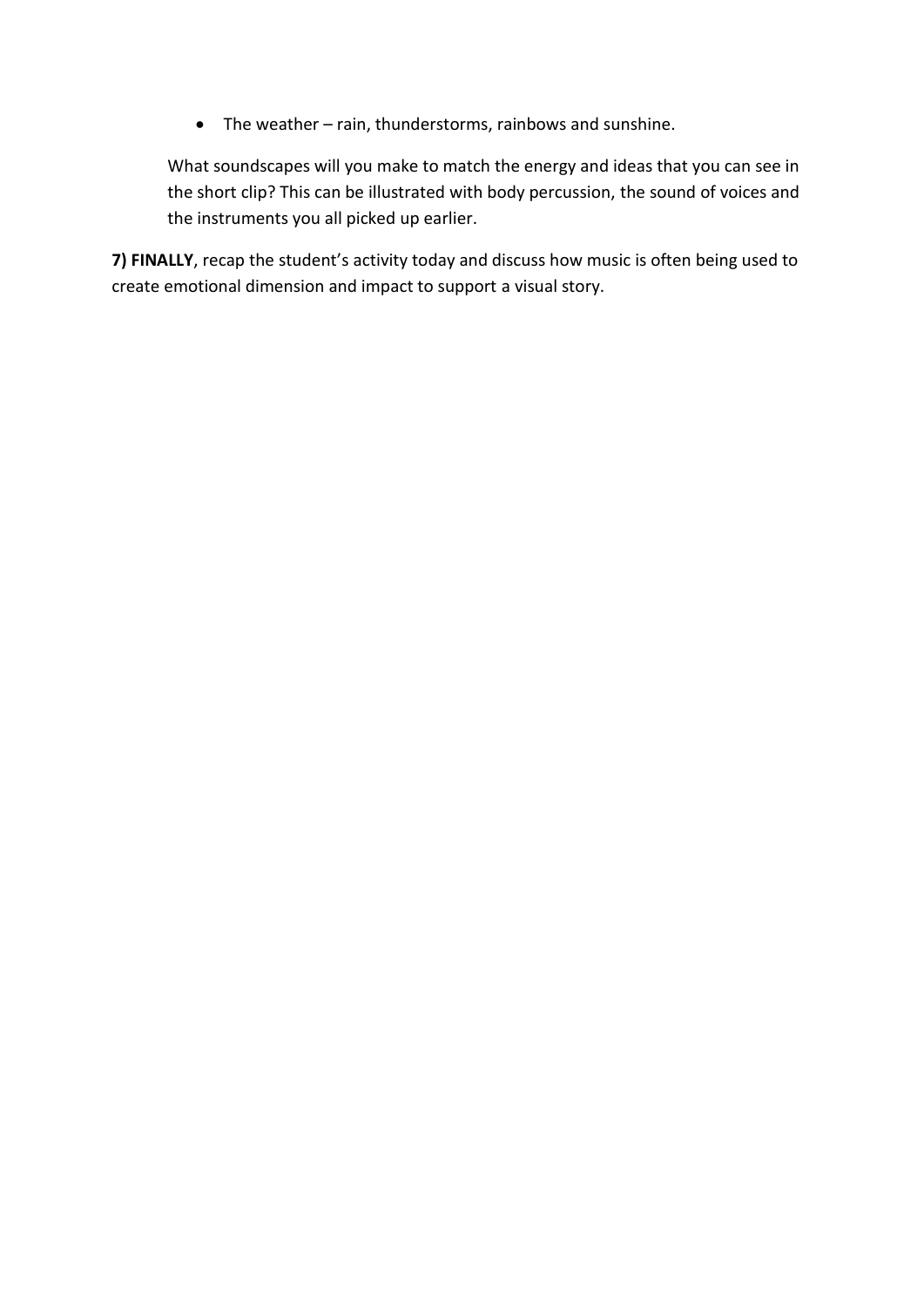# Introduction to Earth

# **1. Prepare your class**

Recap the last session. What can they remember about the role of music in films? What role did the instruments play in the emotions felt and the soundscape? Get their imagination and ideas flowing as well as conversations going as you put words or any drawings from their feedback onto the wall.

**2. Watch the BBC Ten Pieces Trailblazers film.** Choose the one with Layla presenting the music in sign language with text narrative and have a discussion about what you have just seen. Explain that the music has been written for an orchestra and choir using lots of different instruments to create an exciting sound landscape of our Earth.

# **3. Music, ideas and drawing**

Watch the film again and ask the class as they watch and listen to draw on a large sheet of paper what they think the music is describing. Have lots of colouring pens, pencils, crayons handy. Encourage your class to let their imaginations run wild. They might like to focus on the opening of Zimmer's piece and draw the atmosphere around Earth – space, stars and other planets floating outside of their circle. Or they may choose to focus on the middle section of the piece and draw the movement and action of our planet – i.e. the flock of birds, large whale or the last part where language is evolving and ever changing. Split your students into groups of three. It is important for them to note that there are no 'right' or 'wrong' ways of drawing music – but to enjoy the lines, shapes, flow and pattern. It does not have to be literal, but they may want to be literal.

**4. Watch and listen several times** and encourage your class to focus on a different section of Zimmer's music and each time ask them to add something different to their artwork. Ask them to think about colours relating to feelings, mood and changes.

*It may help to show them images of Earth from Google Maps (can't mention Google). Make sure the view is switched to satellite mode and then type in the school's address into the search bar. Zoom out over and over until you reach the view of Earth from space.* 

**FINALLY** How does this orchestral 'Earth' piece compare with the animated film? What did their picture look like? Keep these pictures and take photos of them as a backdrop for their concert at lesson 6.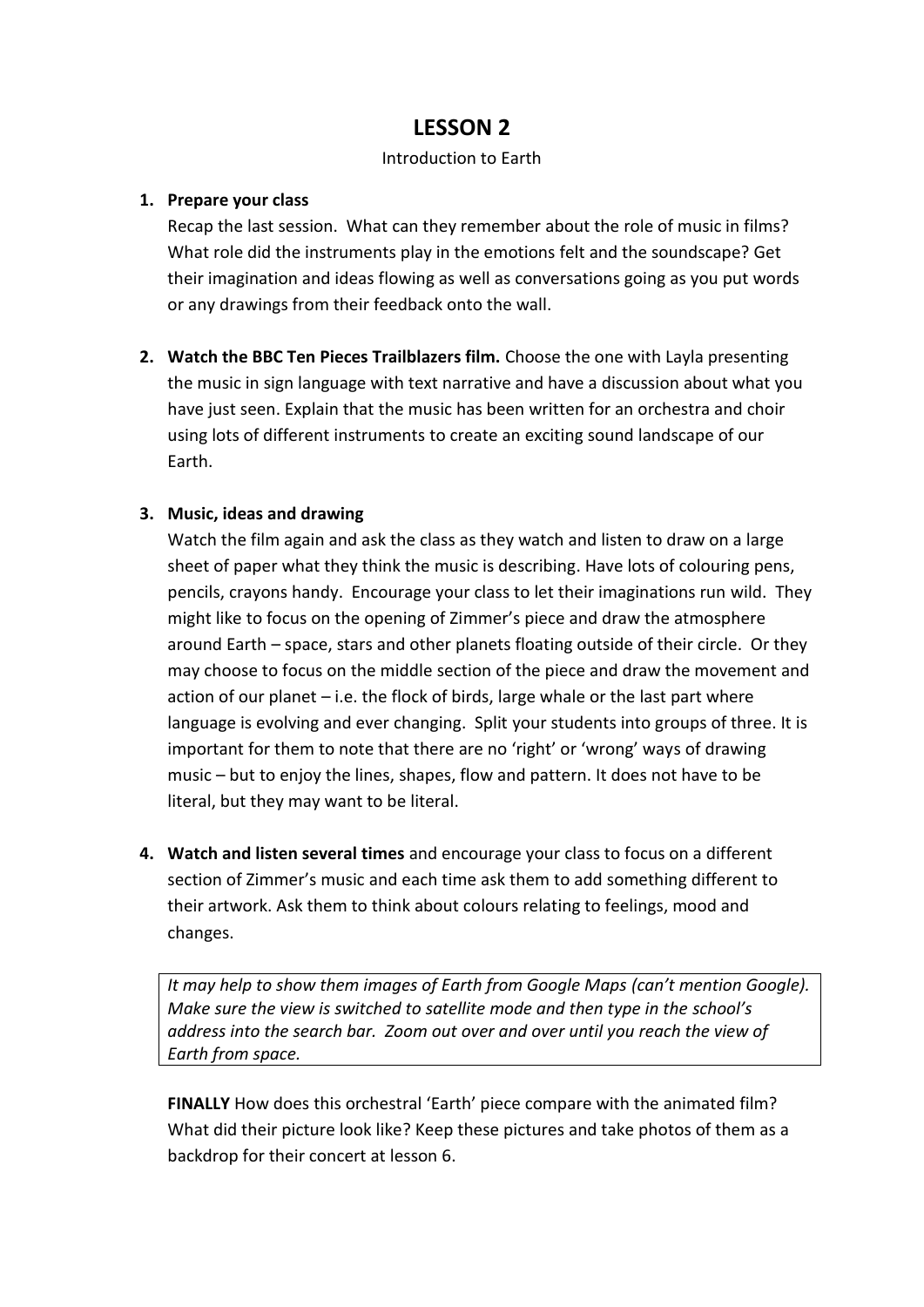#### Call and response

### **1. Warm-up: 2 different activities**

- Call and Response
- Shimmering Paper

### Call and Response:

Sit around in a semi-circle and have the class follow you until everyone is clapping steadily in regular time. Ask the class a question in a musical manner and get them responding with their own answers.

For example:

In spoken English: *'Hello, what's your name?*' A: *Andrew* \*clap\* \*clap\* Signing in BSL '*Hello, name what*?' A: *Andrew* \*clap\* \*clap\*

Explain that everyone answers the same question differently. This is a call and response.

#### Shimmering Paper:

Get a piece of paper or an old newspaper and shake/flap it about – showing different levels of shaking – soft, small and quiet shaking to large, wide and loud ones. Bring the class back to creating a little, gentle, shaky sound.

**2. Explain that you have just made a 'shimmer'** – similar to the sound at the beginning of Zimmer's piece. Show them the BBC Ten Pieces Trailblazers film 'Earth' again and see how a shimmering sound is being made by the strings. Listen to the shaking, shimmering sounds!

**Explain more about the purpose of shimmering sounds – What does it do?** *Suggested words: creating atmospheric sounds, sun-rising and sparkling over the water, ambience, stirring, waking, mysterious, unknown, starting and growing. Other ideas: small, anticipating, waiting, wondering, suspension*

- **3. Look at your instrument collection.** Ask the class to suggest some unpitched instruments to join in with the shimmer – these should be instruments capable of making a soft, continuous sound or capable of being played in such a manner (i.e. a drum can be tapped lightly with the fingers instead of hit with a beater). Add some of these suggestions to your class shimmer.
- **4. Now try adding some pitched instruments.** Use these notes: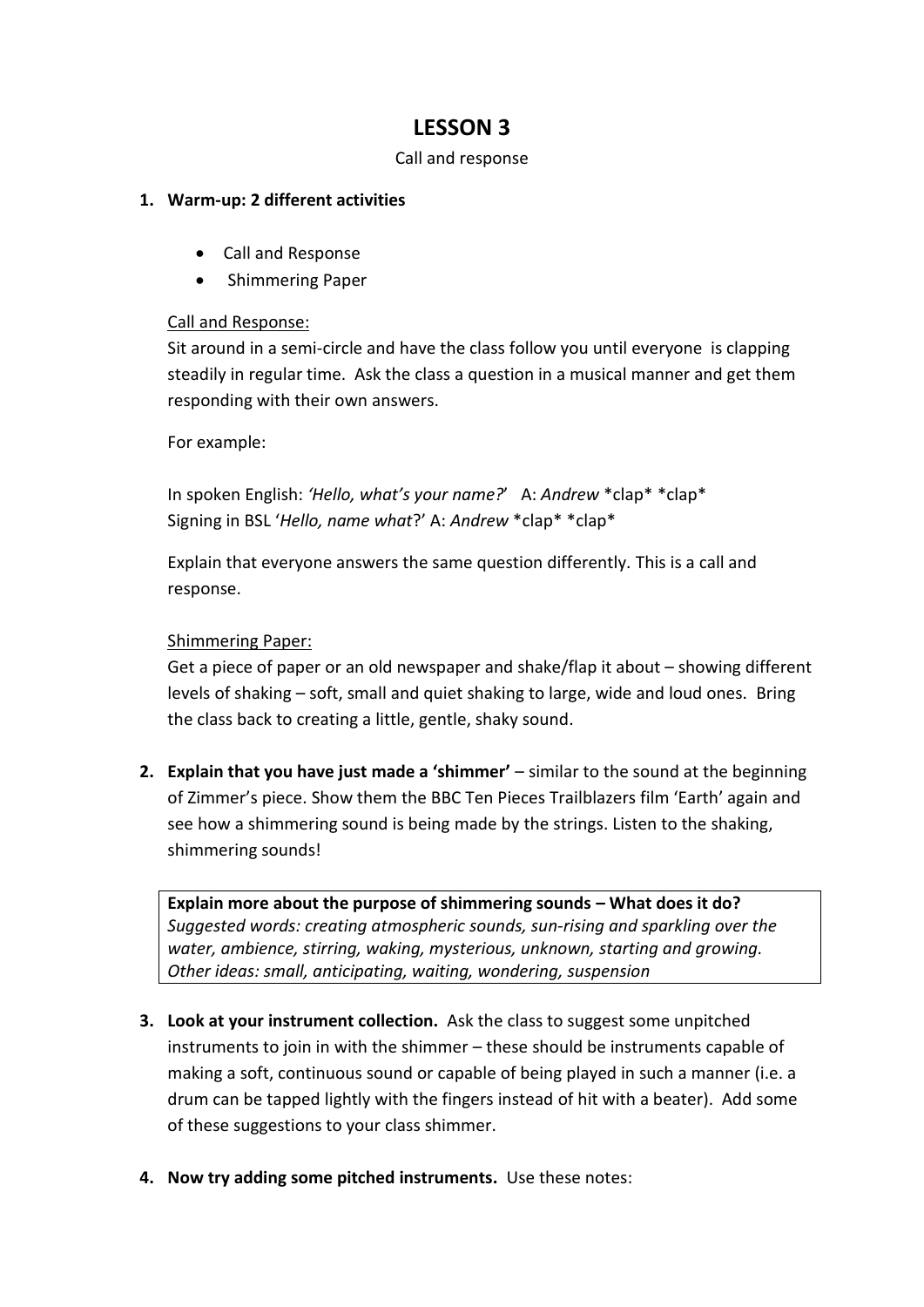(Treble clef – G B D)

*The best pitched instruments are the ones that show higher or lower pitch in size – for example hand/bar chimes or xylophones as the length of the bar demonstrates pitch differences – short is high, long is low sounds. The piano could work too.* 

**5. Talk about the horn solo** – Highlight the role of the horn. What did it do? It played 4 notes/sounds - a call out to the world.

Play slowly – G  $A$  B  $D$  (low)

How do you acknowledge this call? What sound would you like to use as a response? Remember the warm up game? Ask your class for ideas.

**6. FINALLY**, put all of the ideas together. The shimmer should be played all the way through while you alternate between the two melodies on top. You might want to appoint a conductor to help with this. Your class could look at some of the other Ten Pieces orchestral films to see what the role of the conductor is! Encourage your performers to keep lots of space and stillness between the melodies and not move too quickly, just like in Zimmer's piece. Write the structure of the introduction down on a large sheet of paper at the end of the lesson, you will return to it later in the project. Call this your 'shimmering introduction with call and response'.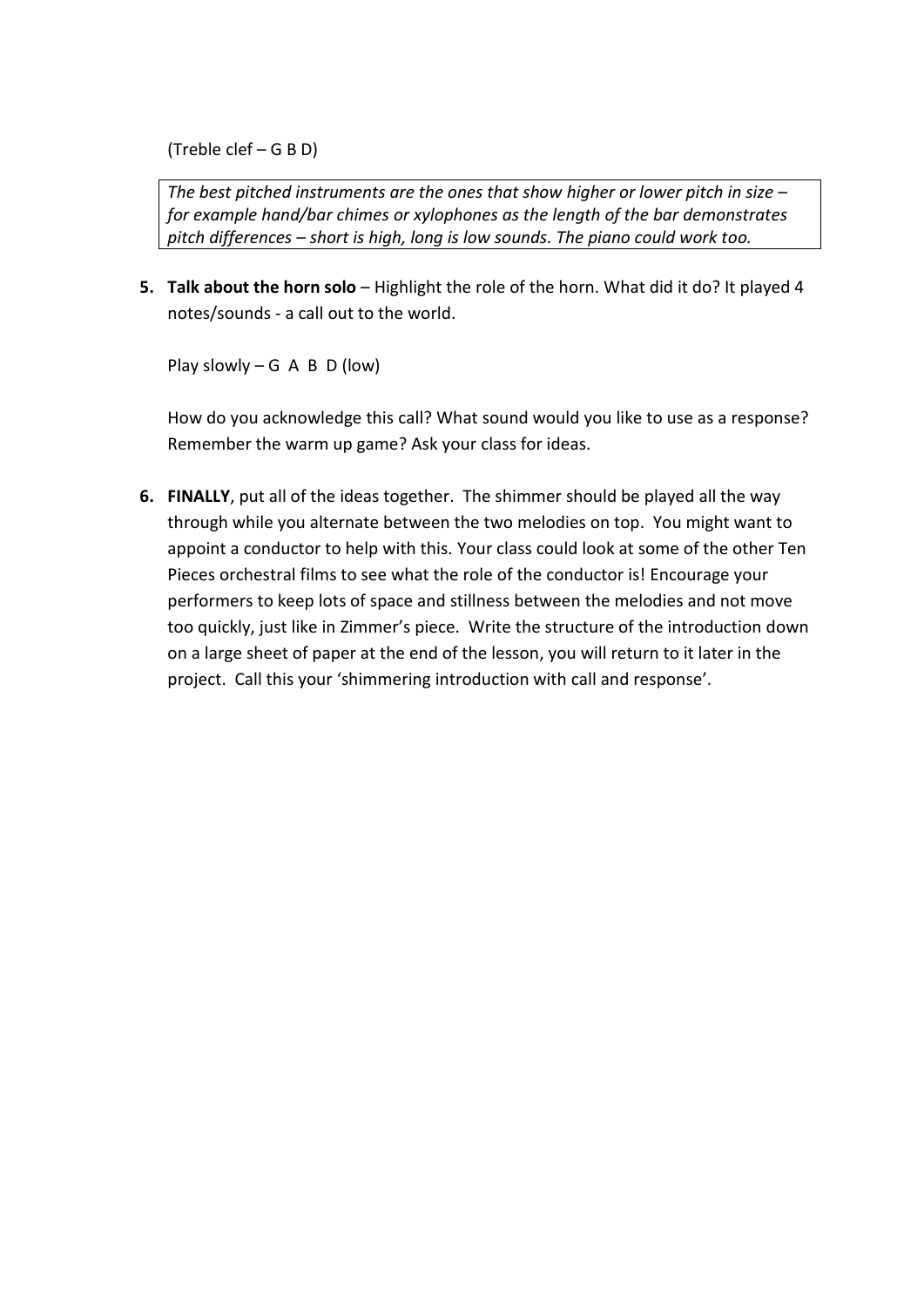# 'People on Earth' (three note pattern)

### **1. Warm-up**

Work in a room with a large space and spread out. Ask your students to walk around the room.

- Hold movement to four beats for semibreve, known as 'stance-standing'
- Hold movement to two beats for minims, known as 'strolling'
- Hold movement to one beats for crotchets, known as 'walking'
- Quick steps for quavers known as 'running'

Ask a 'leader' to walk around the room slowly and everyone moves and copies. When there is a change of walking speed, everyone either speeds up or slow down! The class can learn about tempo and rhythmic changes through this activity.

**2. Remind your class that Zimmer's piece gets a bit 'busier' during the middle.** Ask your class to think of what part of the piece Earth could be – maybe they will say 'people moving around' or 'cars'. Zimmer uses just three pitches during this section so ask your class to choose three notes from the following scale:

(Treble clef) G A B C D

For example, your class may choose G, A, C (3 note pattern). Make sure that everyone with a pitched instrument can play the chosen pitches.

**3. Practise** playing through your chosen notes encouraging everyone who has pitched instrument to play each note as follows:

Semibreves (4 beats each)

Minims (2 beats each)

Crotchets (1 beat each)

Quavers (1/2 beat each)

*Remind them the 'standing' 'strolling' 'walking' and 'running' warm up activity they did for warming up earlier and relating them to semibreves, crotchets etc.*

# **4. Explain**

Zimmer has all of these different note lengths (durations) layered up in his piece. Ask the class to suggest which instruments should play different durations. For example, they should consider which instrument makes the best long notes (semibreves) – perhaps they will decide on violins for this – and which instrument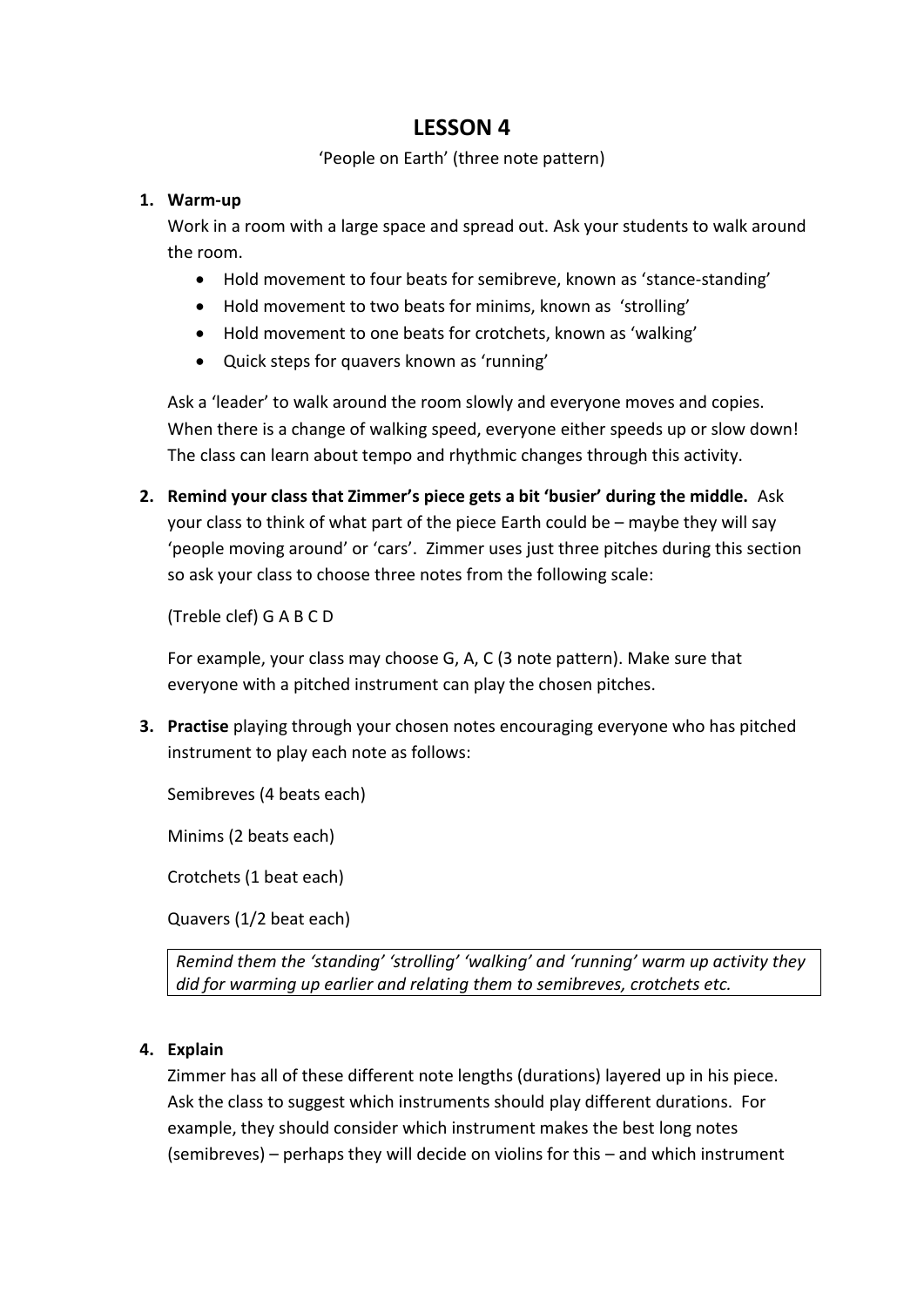makes the 'neatest' short notes (quarters).

- **5. Split into four groups based on these decisions** You will have a semibreve group, a minimum group, a crotchet group and a semiquaver group. The unpitched players will make up the fifth group. Each team must practice their pattern. The unpitched group must create a short, neat rumble with a crescendo (i.e. moving from soft to loud).
- **6. Bring the class back together** and hear each group one by one giving some gentle feedback as you go through. Ask the class to come up with an order for the groups so that they create one big piece. The pitched groups must try to fit their rhythms together and to the same pulse (the crotchet group is the most important team as it provides the pulse). The unpitched group is different – they don't have to fit in at all. Their job is to provide a bit of excitement on top of the texture so they can play the rumble whenever they like but perhaps not too often, nor in a rhythmical manner - it needs to come as a surprise.
- **7. FINALLY,** fix this structure and practise it. Again, write down carefully what you have done and give it a name such as 'people on Earth'.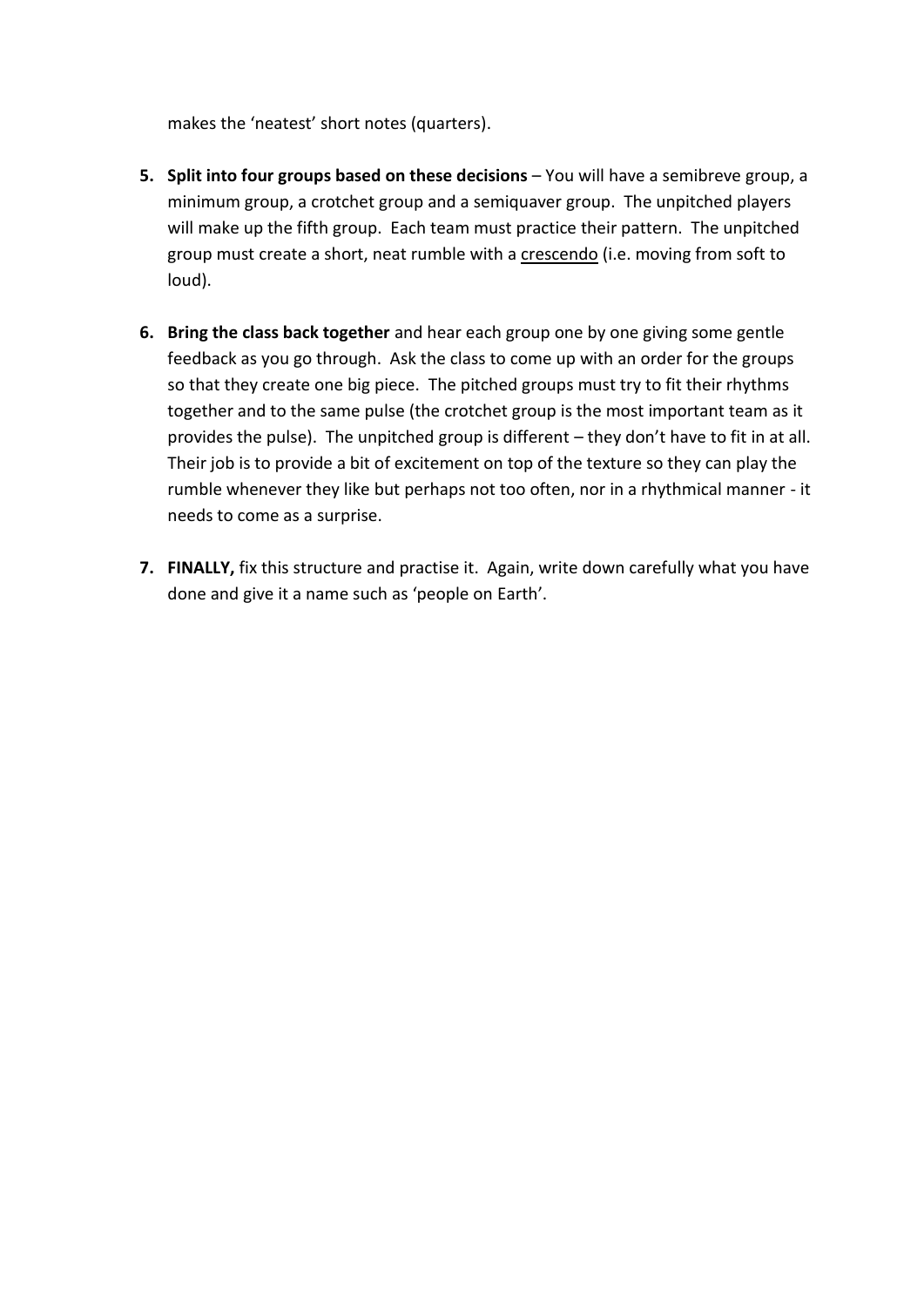# Life on Earth and Structure

# **1. Warm up: Life on Earth**

Begin this lesson by leading a quick brainstorming activity. Ask your class to think of things associated with Earth and make a big list on the board. These can be descriptions of a landscape, or life on the planet, or even scientific facts. Keep them on the wall and refer them as 'Life on Earth' for later.

- **2.** Begin in a large circle with a quick focusing activity to recap all the elements you have made so far. Here's a list:
	- Shimmering introduction quiet shimmer with call and response (lesson 3)
	- Three note pattern with four different durations and random rumbles (lesson 4)
- **3. Get the instruments out** and have a play through the piece you worked on in the previous lessons.

*Use a large sheet of paper to provide a framework of the music structure/plan.* 

- **4. Develop a musical motif from the things on the list you created in the warm up.** A motif is the term for a short musical idea. It can be a rhythm, a collection of notes or even a sound effect. This is how Hans Zimmer expanded the middle section known as **'life on Earth'**. Refer to the list of things and work within the groups from lesson 3. Encourage your pupils to keep their motifs short and simple and to use the same instruments they have been using so far on the project. They may want to pick up whistles or blow on kazoos for random animal calls, or coconut shells for hooves, low bass sounds for the whale swimming deep in the ocean.
- **5. Challenge your class** to join the sections together to make one big piece. Keep referring back to the large sheet of paper, thinking about this musically but also logistically – can they make the music work without having to move around too much? As usual you may have to try out several different versions until you land upon the best solution. Again, add to the large sheet of paper you have been working on throughout the lessons to keep creating your class composition.

Hans Zimmer uses this shape:

- shimmering introduction
- Call and responses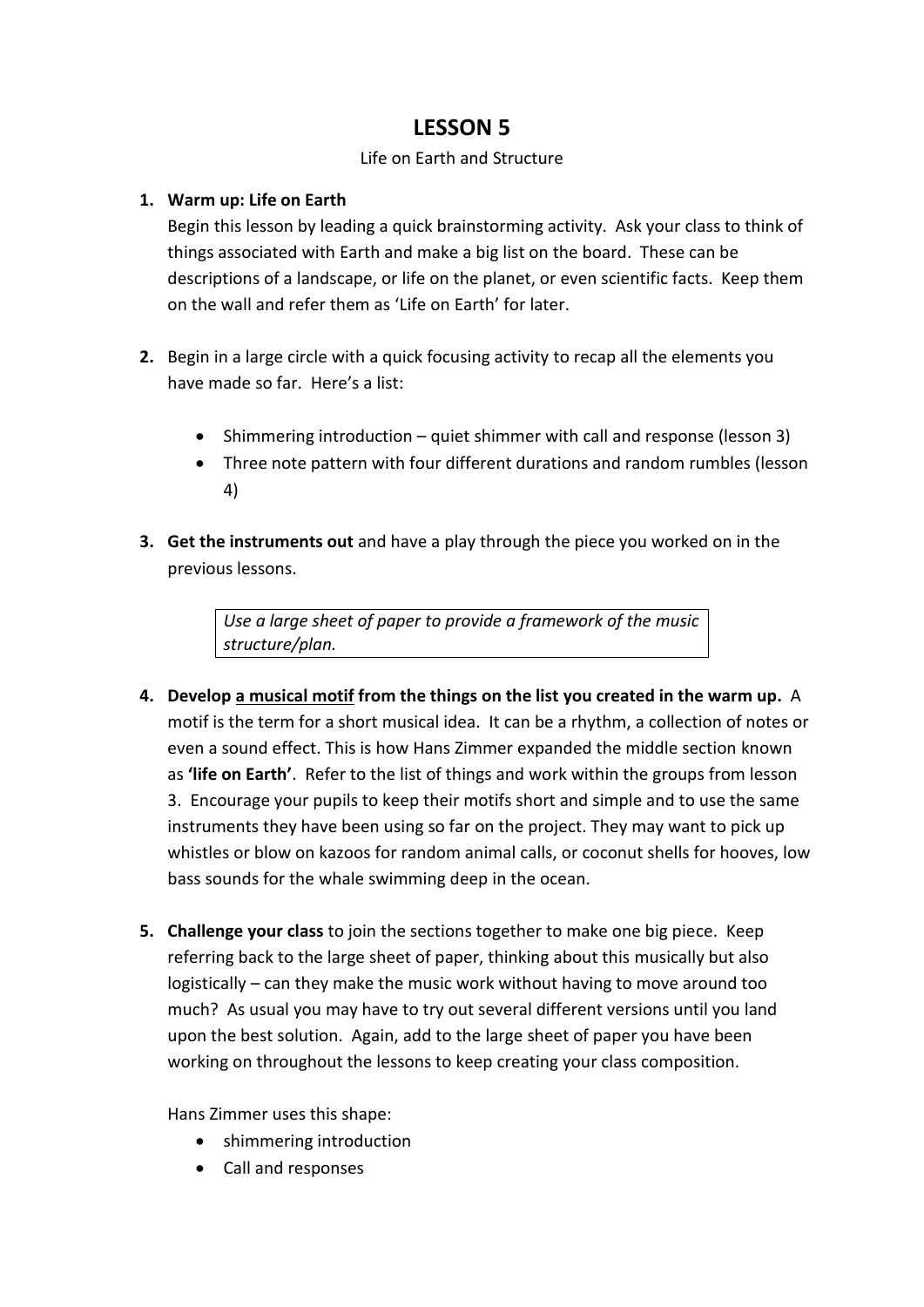- Life of Earth (3 note pattern)
- Shimmering returns
- Three note patterns, huge crescendo

…but you don't have to!

**6. FINALLY** – practise your full piece until it is polished and ready for performance.